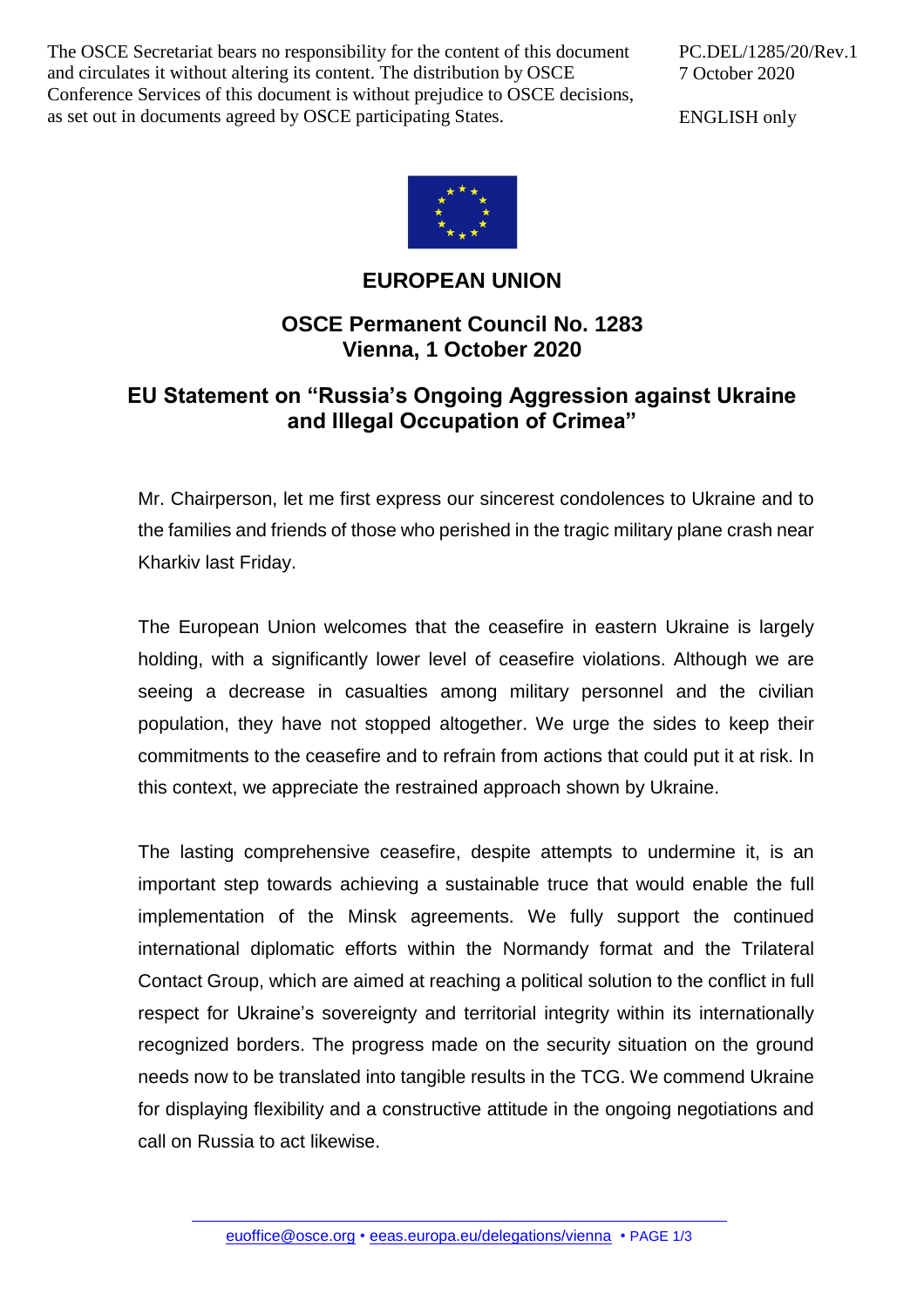We repeat our call for further progress with regard to the disengagement areas, new entry-exit crossing points, de-mining and the exchange of detainees. On the latter, we regret that the ICRC has still not been granted access to the detainees in the non-government controlled area. We recall that this is one of the commitments of the Normandy Four Summit in December that has still to be implemented.

The ceasefire should be used to undertake further efforts in order to alleviate hardships faced by the civilian population. Demining is one aspect that demands urgent attention and the repair and maintenance of civilian infrastructure in the areas in proximity of the contact line is another critical element. In particular, it is essential to ensure that gas infrastructure is fully operational in advance of winter. In this context, we particularly commend the SMM for regularly facilitating maintenance works through its monitoring activities and we urge the sides to provide the necessary security guarantees.

The Special Monitoring Mission acts as the international community's eyes and ears in the conflict area. It should have, in accordance with its mandate, unhindered access to the entire territory of Ukraine within its internationally recognized borders. Regrettably, the SMM continues to face consistent denials of its freedom of movement, overwhelmingly in areas held by Russia-backed armed formations. We are concerned that in particular the Mission's access to the areas adjacent to the Ukraine-Russia State border outside the control of the Ukrainian government remains restricted. In this context, we would support measures to improve transparency on the Ukrainian-Russian border, including those proposed by the SMM.

We reiterate that all impediments to the SMM's work, including attempts to destroy SMM's assets, are unacceptable. Those responsible for any wilful damage, destruction or loss of SMM UAVs and other assets should be held accountable, both politically and financially. We urge Russia to use its considerable and undeniable influence over the armed formations it backs in order to remove all restrictions on the SMM and the use of its assets.

The EU's principled position on Ukraine was also emphasised by the High Representative Josep Borrell who visited Ukraine last week. He underlined that the